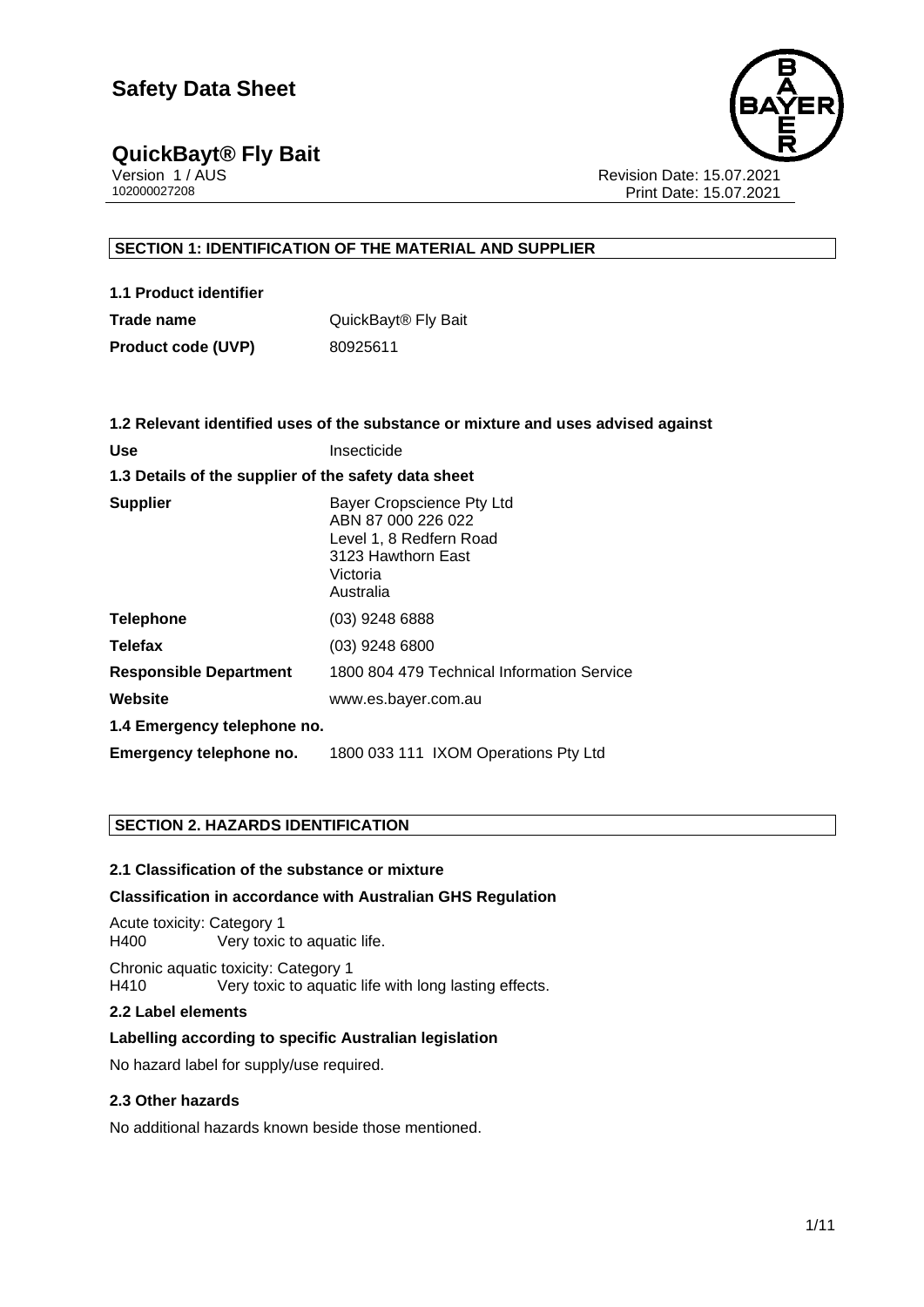

# **QuickBayt<sup>®</sup> Fly Bait**<br> **Version 1/AUS**<br>
102000027208

Revision Date: 15.07.2021 Print Date: 15.07.2021

#### **SECTION 3. COMPOSITION/INFORMATION ON INGREDIENTS**

#### **Chemical nature**

Imidacloprid 5 g/kg; (Z)-9-Tricosene (Muscalure) 1g/kg Granule (GR)

| Chemical name                             | CAS-No.                     | Concentration [%]  |
|-------------------------------------------|-----------------------------|--------------------|
| Imidacloprid                              | 138261-41-3, 105827-   0.50 |                    |
|                                           | 78-9                        |                    |
| muscalure; cis-tricos-9-ene               | 27519-02-4                  | 0.10               |
| 2,6-Di-tert-butyl-4-methylphenol          | 128-37-0                    | $>= 0.10 - 0.25$   |
| Sulfuric acid, mono-C12-18-alkyl esters,  | 68955-19-1                  | $>= 1.00 - < 3.00$ |
| sodium salts                              |                             |                    |
| Other ingredients (non-hazardous) to 100% |                             |                    |

#### **SECTION 4. FIRST AID MEASURES**

**If poisoning occurs, immediately contact a doctor or Poisons Information Centre (telephone 13 11 26), and follow the advice given. Show this Safety Data Sheet to the doctor.**

#### **4.1 Description of first aid measures**

| <b>General advice</b>                                           | Move out of dangerous area. Place and transport victim in stable<br>position (lying sideways). Remove contaminated clothing immediately<br>and dispose of safely.                                                                                     |  |
|-----------------------------------------------------------------|-------------------------------------------------------------------------------------------------------------------------------------------------------------------------------------------------------------------------------------------------------|--|
| <b>Inhalation</b>                                               | Move to fresh air. Keep patient warm and at rest. If symptoms persist,<br>call a physician.                                                                                                                                                           |  |
| <b>Skin contact</b>                                             | Wash off thoroughly with plenty of soap and water, if available with<br>polyethyleneglycol 400, subsequently rinse with water. If symptoms<br>persist, call a physician.                                                                              |  |
| Eye contact                                                     | Rinse immediately with plenty of water, also under the eyelids, for at<br>least 15 minutes. Remove contact lenses, if present, after the first 5<br>minutes, then continue rinsing eye. Get medical attention if irritation<br>develops and persists. |  |
| Ingestion                                                       | Rinse mouth. Do NOT induce vomiting. Call a physician or poison<br>control center immediately.                                                                                                                                                        |  |
| 4.2 Most important symptoms and effects, both acute and delayed |                                                                                                                                                                                                                                                       |  |
| <b>Symptoms</b>                                                 | If large amounts are ingested, the following symptoms may occur.<br>Dizziness, Abdominal pain, Nausea                                                                                                                                                 |  |
|                                                                 | Symptoms and hazards refer to effects observed after intake of<br>significant amounts of the active ingredient(s).                                                                                                                                    |  |

#### **4.3 Indication of any immediate medical attention and special treatment needed**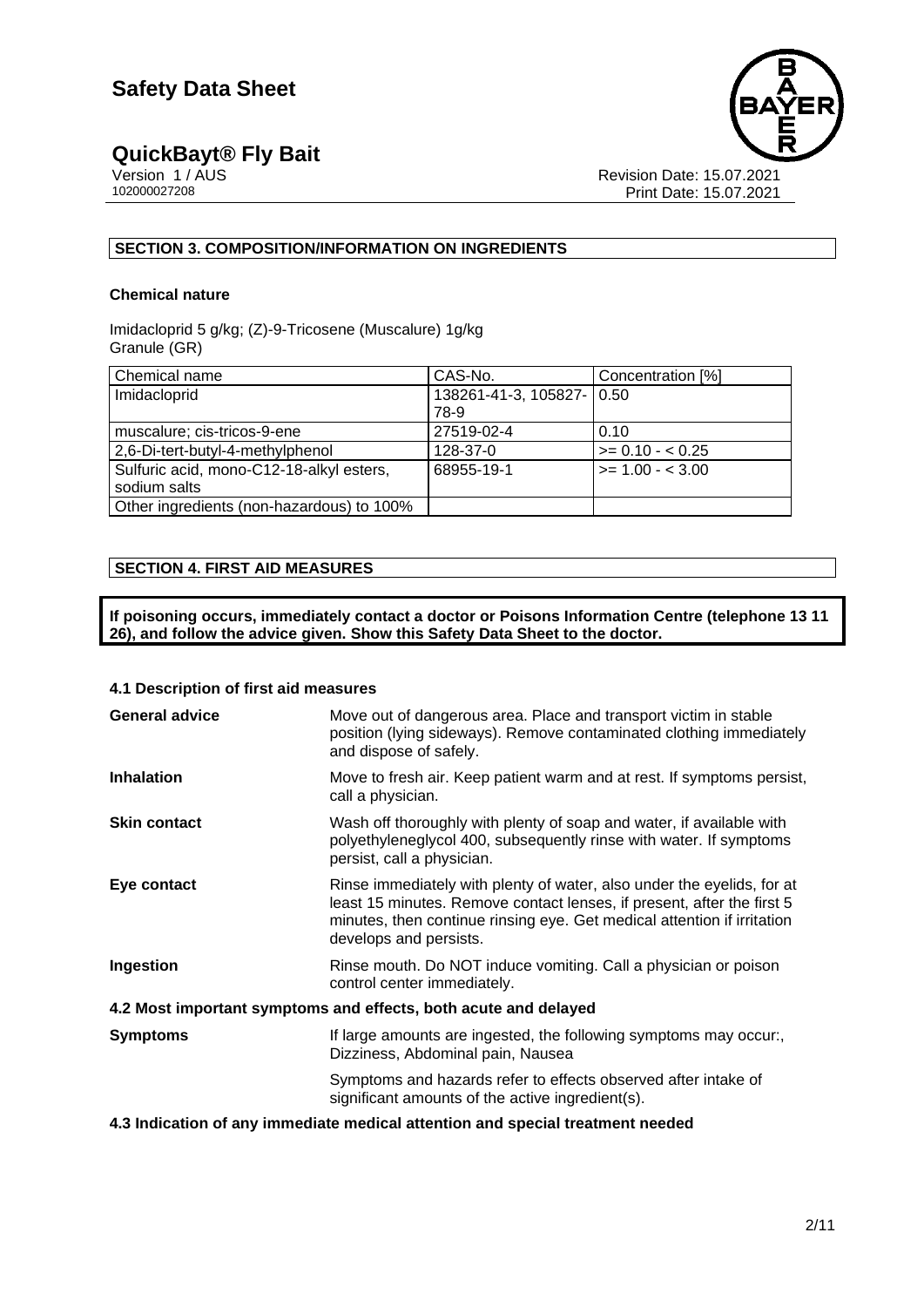#### **QuickBayt® Fly Bait 3/11**

Version 1 / AUS Revision Date: 15.07.2021

Print Date: 15.07.2021

**Treatment** Treat symptomatically. Monitor: respiratory and cardiac functions. In case of ingestion gastric lavage should be considered in cases of significant ingestions only within the first 2 hours. However, the application of activated charcoal and sodium sulphate is always advisable. There is no specific antidote.

#### **SECTION 5. FIRE FIGHTING MEASURES**

#### **5.1 Extinguishing media**

| <b>Suitable</b>                                                 | Water spray, Carbon dioxide (CO2), Foam, Sand                                                                                 |
|-----------------------------------------------------------------|-------------------------------------------------------------------------------------------------------------------------------|
| Unsuitable                                                      | None known.                                                                                                                   |
| 5.2 Special hazards arising<br>from the substance or<br>mixture | In the event of fire the following may be released:, Carbon monoxide<br>(CO)                                                  |
| 5.3 Advice for firefighters                                     |                                                                                                                               |
| <b>Special protective</b><br>equipment for firefighters         | In the event of fire and/or explosion do not breathe fumes. In the event<br>of fire, wear self-contained breathing apparatus. |
| <b>Further information</b>                                      | Contain the spread of the fire-fighting media. Do not allow run-off from<br>fire fighting to enter drains or water courses.   |
| <b>Hazchem Code</b>                                             | 2Ζ                                                                                                                            |

#### **SECTION 6. ACCIDENTAL RELEASE MEASURES**

#### **6.1 Personal precautions, protective equipment and emergency procedures Precautions Precautions** Avoid dust formation. Avoid contact with spilled product or contaminated surfaces. Use personal protective equipment. **6.2 Environmental precautions** Do not allow to get into surface water, drains and ground water. **6.3 Methods and materials for containment and cleaning up Methods for cleaning up** Use mechanical handling equipment. Clean contaminated floors and objects thoroughly, observing environmental regulations. Keep in suitable, closed containers for disposal. Additional advice **If the product is accidentally spilled, do not allow to enter soil,** waterways or waste water canal. **6.4 Reference to other sections** Information regarding safe handling, see section 7. Information regarding personal protective equipment, see section 8. Information regarding waste disposal, see section 13.

#### **SECTION 7. HANDLING AND STORAGE**

#### **7.1 Precautions for safe handling**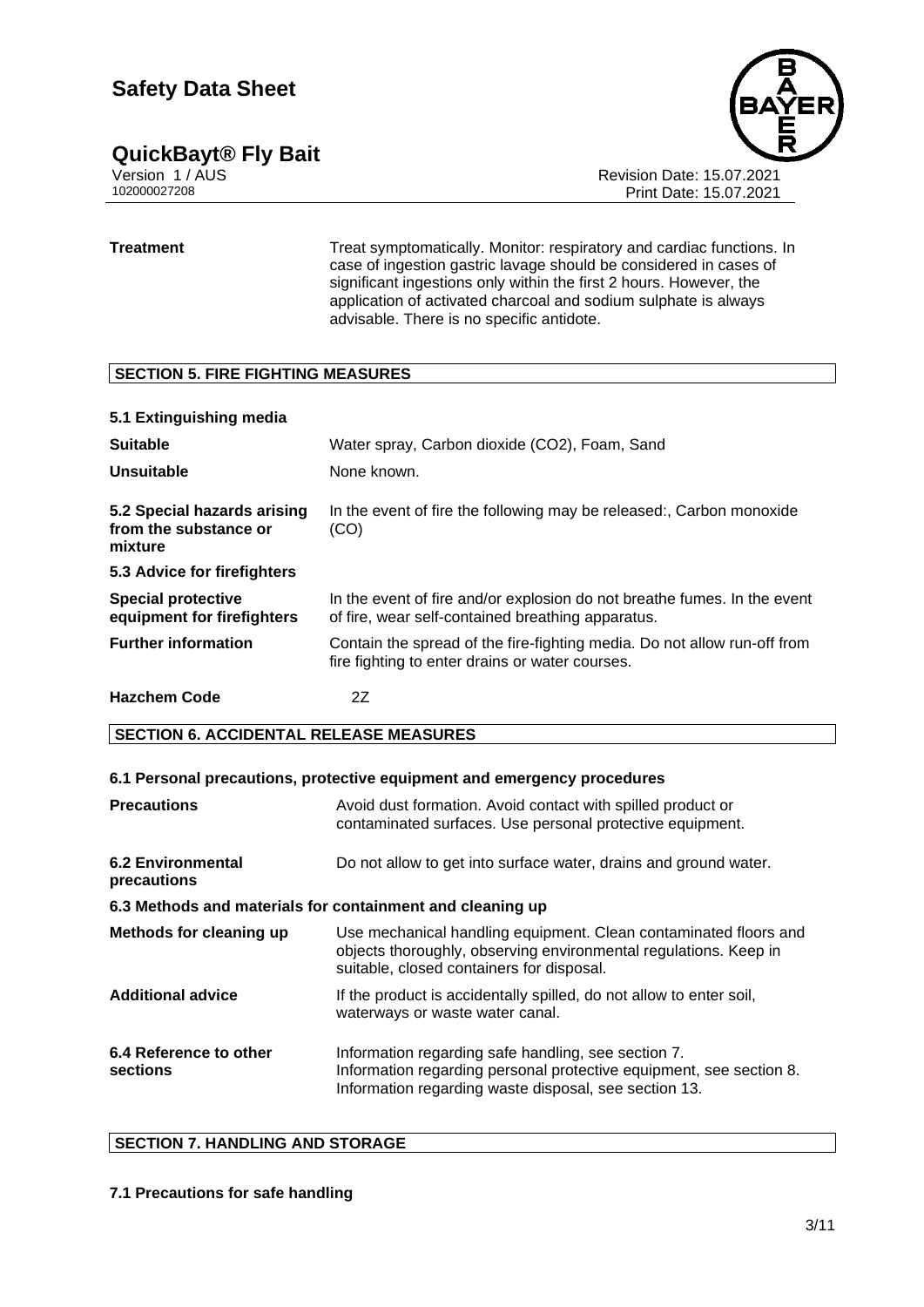#### **QuickBayt® Fly Bait 4/11**



Version 1 / AUS Revision Date: 15.07.2021

102000027208 Print Date: 15.07.2021

| Advice on safe handling                                   | No specific precautions required when handling unopened<br>packs/containers; follow relevant manual handling advice. Avoid dust<br>formation.                                                                                                                                                        |
|-----------------------------------------------------------|------------------------------------------------------------------------------------------------------------------------------------------------------------------------------------------------------------------------------------------------------------------------------------------------------|
| <b>Advice on protection</b><br>against fire and explosion | Dust may form explosive mixture in air. Keep away from heat and<br>sources of ignition. Take measures to prevent the build up of<br>electrostatic charge.                                                                                                                                            |
| <b>Hygiene measures</b>                                   | Avoid contact with skin, eyes and clothing. Keep working clothes<br>separately. Wash hands before breaks and immediately after handling<br>the product. Remove soiled clothing immediately and clean thoroughly<br>before using again. Garments that cannot be cleaned must be<br>destroyed (burnt). |
|                                                           | 7.2 Conditions for safe storage, including any incompatibilities                                                                                                                                                                                                                                     |
| <b>Requirements for storage</b><br>areas and containers   | Store in original container. Keep containers tightly closed in a cool, well-<br>ventilated place. Store in a place accessible by authorized persons only.                                                                                                                                            |

Keep away from direct sunlight.

#### **SECTION 8. EXPOSURE CONTROLS / PERSONAL PROTECTION**

#### **8.1 Control parameters**

| <b>Components</b>                    | CAS-No.       | <b>Control parameters</b> | <b>Update</b> | <b>Basis</b> |
|--------------------------------------|---------------|---------------------------|---------------|--------------|
| Imidacloprid                         | 138261-41-3   | $0.7$ mg/m $3$<br>(TWA)   |               | OES BCS*     |
| 2,6-Di-tert-butyl-4-<br>methylphenol | 128-37-0      | $10$ mg/m $3$<br>(TWA)    | 12 2011       | AU NOEL      |
| 2,6-Di-tert-butyl-4-<br>methylphenol | 128-37-0      | $2$ mg/m $3$<br>(TLV)     |               | OES BCS*     |
| Sucrose                              | $57 - 50 - 1$ | $10$ mg/m $3$<br>(TWA)    | 12 2011       | AU NOEL      |
| (Inhalable dust.)                    |               |                           |               |              |

\*OES BCS: Internal Bayer AG, Crop Science Division "Occupational Exposure Standard"

#### **8.2 Exposure controls**

#### **Personal protective equipment** Formulated product

| <b>Respiratory protection</b> | Respiratory protection is not required under anticipated<br>circumstances of exposure.<br>Respiratory protection should only be used to control residual risk of<br>short duration activities, when all reasonably practicable steps have<br>been taken to reduce exposure at source e.g. containment and/or<br>local extract ventilation. Always follow respirator manufacturer's<br>instructions regarding wearing and maintenance.    |
|-------------------------------|------------------------------------------------------------------------------------------------------------------------------------------------------------------------------------------------------------------------------------------------------------------------------------------------------------------------------------------------------------------------------------------------------------------------------------------|
| <b>Hand protection</b>        | Please observe the instructions regarding permeability and<br>breakthrough time which are provided by the supplier of the gloves.<br>Also take into consideration the specific local conditions under which<br>the product is used, such as the danger of cuts, abrasion, and the<br>contact time.<br>Wash gloves when contaminated. Dispose of when contaminated<br>inside, when perforated or when contamination on the outside cannot |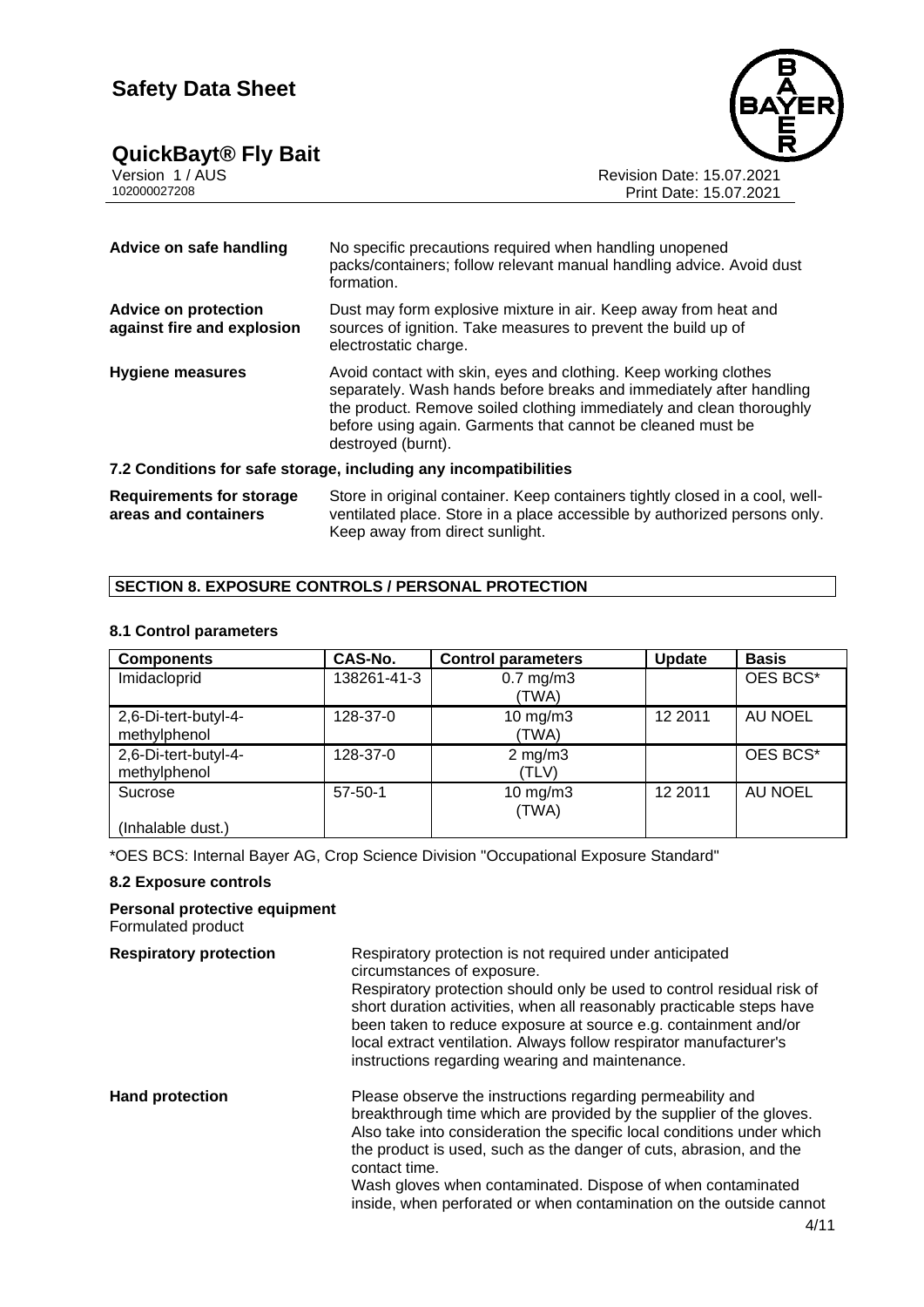**QuickBayt® Fly Bait 5/11**



Version 1 / AUS Revision Date: 15.07.2021 102000027208 Print Date: 15.07.2021

|                                    | drinking, smoking or using the toilet.<br>Material<br>Rate of permeability<br>Glove thickness<br>Directive                                                                                                                                                                                                                                                                                                                                                                                                                             | be removed. Wash hands frequently and always before eating,<br>Nitrile rubber<br>$>$ 480 min<br>$> 0.4$ mm<br>Protective gloves complying with EN<br>374. |
|------------------------------------|----------------------------------------------------------------------------------------------------------------------------------------------------------------------------------------------------------------------------------------------------------------------------------------------------------------------------------------------------------------------------------------------------------------------------------------------------------------------------------------------------------------------------------------|-----------------------------------------------------------------------------------------------------------------------------------------------------------|
| Eye protection                     |                                                                                                                                                                                                                                                                                                                                                                                                                                                                                                                                        | Wear goggles (conforming to EN166, Field of Use = 5 or equivalent).                                                                                       |
| Skin and body protection           | Wear standard coveralls and Category 3 Type 5 suit.<br>If there is a risk of significant exposure, consider a higher protective<br>type suit.<br>Wear two layers of clothing wherever possible. Polyester/cotton or<br>cotton overalls should be worn under chemical protection suit and<br>should be professionally laundered frequently.<br>If chemical protection suit is splashed, sprayed or significantly<br>contaminated, decontaminate as far as possible, then carefully<br>remove and dispose of as advised by manufacturer. |                                                                                                                                                           |
| <b>General protective measures</b> | and/or leaflet. In all other cases the above mentioned<br>recommendations would apply.                                                                                                                                                                                                                                                                                                                                                                                                                                                 | In normal use and handling conditions please refer to the label                                                                                           |
| <b>Engineering Controls</b>        |                                                                                                                                                                                                                                                                                                                                                                                                                                                                                                                                        |                                                                                                                                                           |
| Advice on safe handling            | No specific precautions required when handling unopened<br>formation.                                                                                                                                                                                                                                                                                                                                                                                                                                                                  | packs/containers; follow relevant manual handling advice. Avoid dust                                                                                      |

#### **SECTION 9. PHYSICAL AND CHEMICAL PROPERTIES**

| 9.1 Information on basic physical and chemical properties |                                           |  |
|-----------------------------------------------------------|-------------------------------------------|--|
| <b>Form</b>                                               | granular                                  |  |
| <b>Colour</b>                                             | light red                                 |  |
| Odour                                                     | weak, characteristic                      |  |
| <b>Odour Threshold</b>                                    | No data available                         |  |
| рH                                                        | 5.5 - 6.5 (1 %) (23 °C) (deionized water) |  |
| <b>Melting point/range</b>                                | No data available                         |  |
| <b>Boiling Point</b>                                      | No data available                         |  |
| <b>Flash point</b>                                        | No data available                         |  |
| <b>Flammability</b>                                       | No data available                         |  |
| <b>Auto-ignition temperature</b>                          | No data available                         |  |
| <b>Thermal decomposition</b>                              | No data available                         |  |
| <b>Minimum ignition energy</b>                            | No data available                         |  |
| Self-accelarating<br>decomposition temperature<br>(SADT)  | No data available                         |  |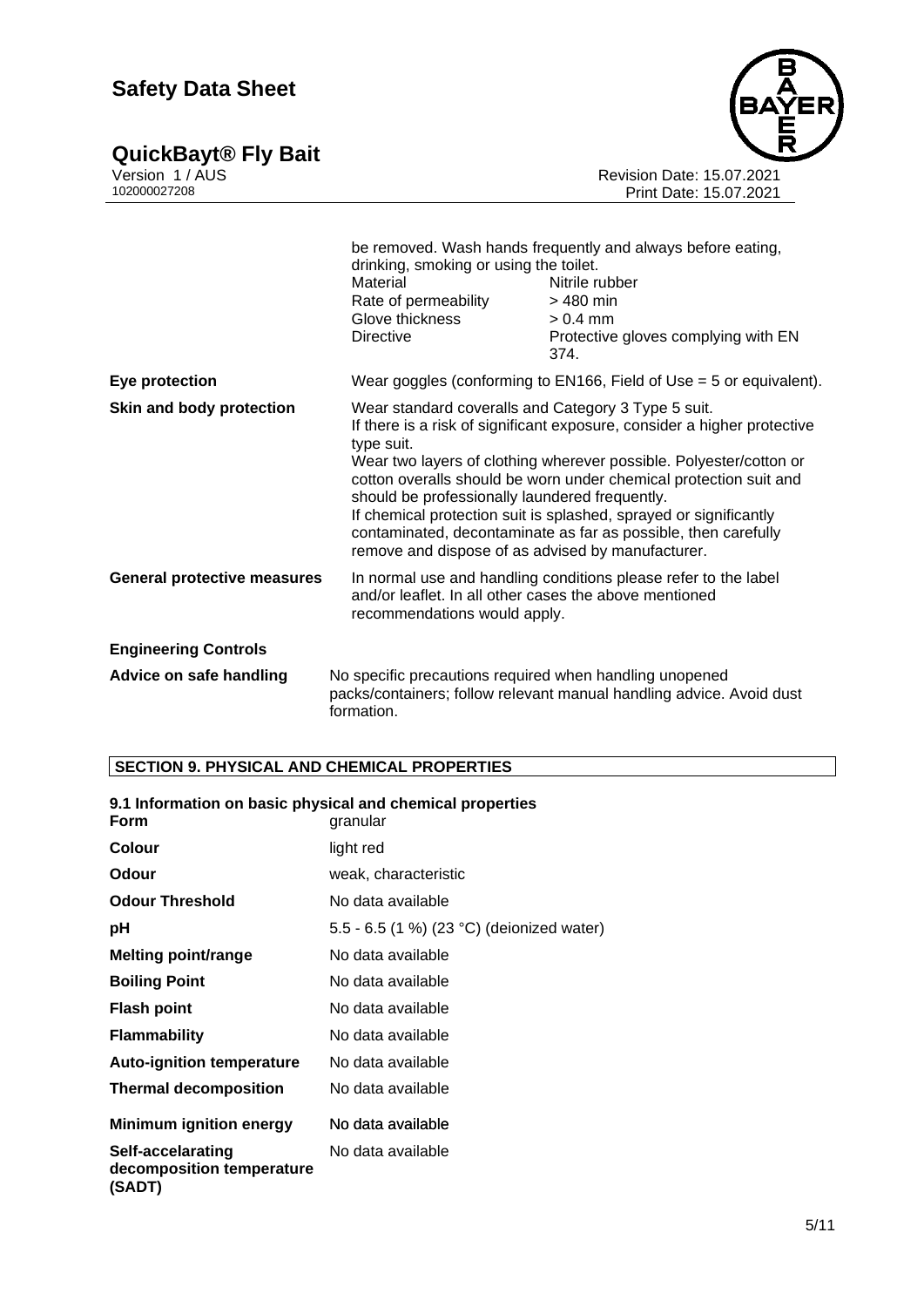#### **QuickBayt® Fly Bait 6/11**



Version 1 / AUS Revision Date: 15.07.2021 102000027208 Print Date: 15.07.2021

| <b>Upper explosion limit</b>               | No data available                                            |
|--------------------------------------------|--------------------------------------------------------------|
| <b>Lower explosion limit</b>               | No data available                                            |
| Vapour pressure                            | No data available                                            |
| <b>Evaporation rate</b>                    | No data available                                            |
| <b>Relative vapour density</b>             | No data available                                            |
| <b>Relative density</b>                    | No data available                                            |
| <b>Density</b>                             | No data available                                            |
| <b>Bulk density</b>                        | ca. 0.542 g/ml (loose)                                       |
| <b>Water solubility</b>                    | soluble                                                      |
| Partition coefficient: n-<br>octanol/water | Imidacloprid: log Pow: 0.57                                  |
| <b>Viscosity, dynamic</b>                  | No data available                                            |
| <b>Viscosity, kinematic</b>                | No data available                                            |
| <b>Oxidizing properties</b>                | No data available                                            |
| <b>Explosivity</b>                         | No data available                                            |
| 9.2 Other information                      | Further safety related physical-chemical data are not known. |

#### **SECTION 10. STABILITY AND REACTIVITY**

| 10.1 Reactivity<br><b>10.2 Chemical stability</b> | Stable under normal conditions.<br>Stable under recommended storage conditions.         |
|---------------------------------------------------|-----------------------------------------------------------------------------------------|
| 10.3 Possibility of<br>hazardous reactions        | No hazardous reactions when stored and handled according to<br>prescribed instructions. |
| 10.4 Conditions to avoid                          | Extremes of temperature and direct sunlight.                                            |
|                                                   | <b>10.5 Incompatible materials</b> Store only in the original container.                |
| <b>10.6 Hazardous</b><br>decomposition products   | No decomposition products expected under normal conditions of use.                      |

#### **SECTION 11. TOXICOLOGICAL INFORMATION**

| 11.1 Information on toxicological effects |                                                                                |
|-------------------------------------------|--------------------------------------------------------------------------------|
| <b>Acute oral toxicity</b>                | $LD50$ (Rat) > 2,500 mg/kg                                                     |
| <b>Acute inhalation toxicity</b>          | During intended and foreseen applications, no respirable aerosol is<br>formed. |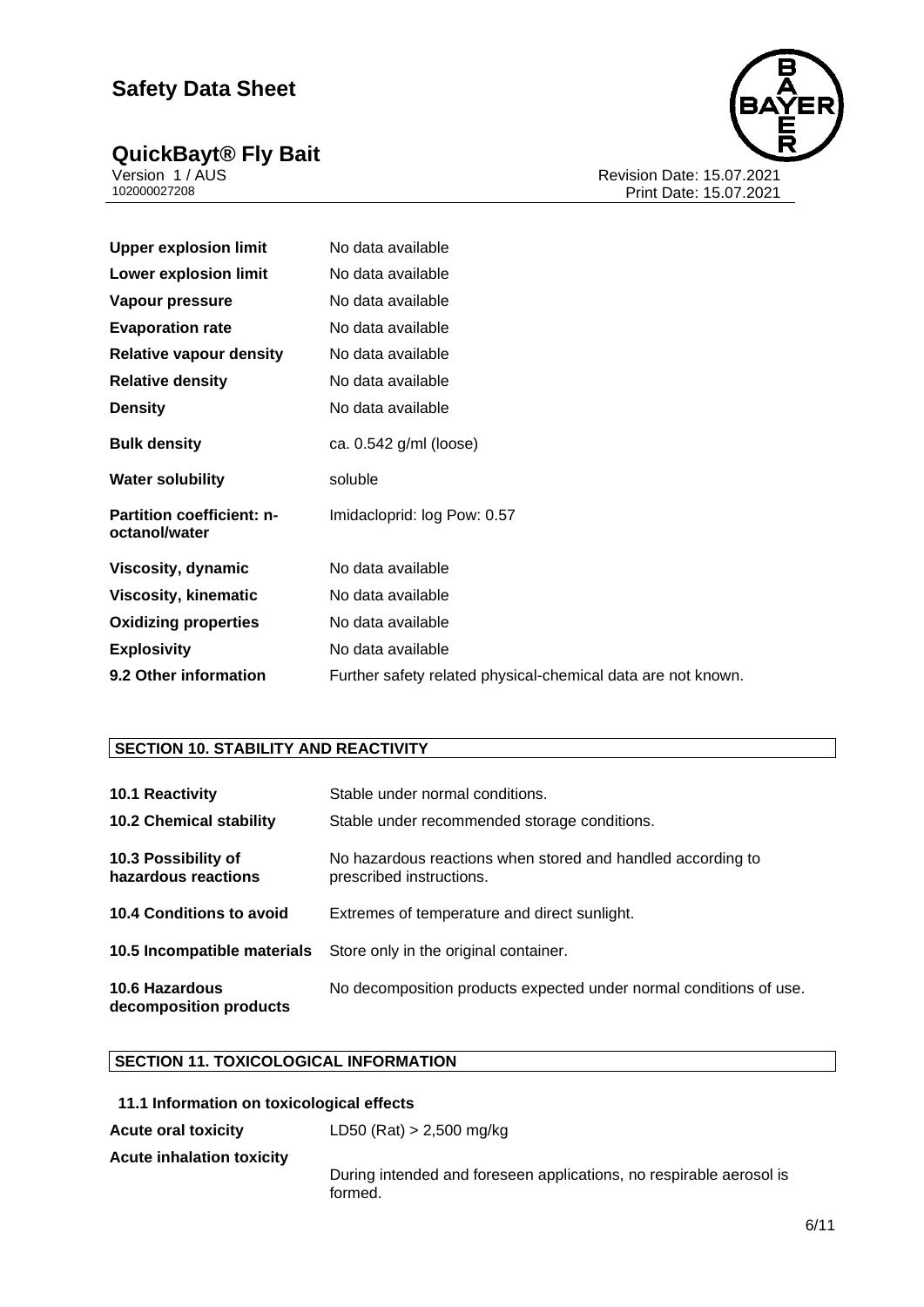#### **QuickBayt® Fly Bait 7/11**



Version 1 / AUS<br>102000027208<br>Print Date: 15.07.2021 Print Date: 15.07.2021

| <b>Acute dermal toxicity</b>                | $LD50$ (Rat) > 2,000 mg/kg                                                               |
|---------------------------------------------|------------------------------------------------------------------------------------------|
| <b>Skin corrosion/irritation</b>            | No skin irritation (Rabbit)                                                              |
| Serious eye damage/eye<br>irritation        | No eye irritation (Rabbit)                                                               |
| <b>Respiratory or skin</b><br>sensitisation | Skin: Non-sensitizing. (Guinea pig)<br>OECD Test Guideline 406, Magnusson & Kligman test |

#### **Assessment mutagenicity**

Imidacloprid was not mutagenic or genotoxic based on the overall weight of evidence in a battery of in vitro and in vivo tests.

#### **Assessment carcinogenicity**

Imidacloprid was not carcinogenic in lifetime feeding studies in rats and mice.

#### **Assessment toxicity to reproduction**

Imidacloprid caused reproduction toxicity in a two-generation study in rats only at dose levels also toxic to the parent animals. The reproduction toxicity seen with Imidacloprid is related to parental toxicity.

#### **Assessment developmental toxicity**

Imidacloprid caused developmental toxicity only at dose levels toxic to the dams. The developmental effects seen with Imidacloprid are related to maternal toxicity.

#### **Assessment STOT Specific target organ toxicity – repeated exposure**

Imidacloprid did not cause specific target organ toxicity in experimental animal studies.

#### **Aspiration hazard**

Based on available data, the classification criteria are not met.

#### **Information on likely routes of exposure**

Caution!

Harmful if swallowed, inhaled or absorbed through the skin., Avoid contact with skin, eyes and clothing., Wash thoroughly with soap and water after handling. May cause slight irritation., Harmful if absorbed through skin.

**Early onset symptoms related to exposure** Refer to Section 4

**Delayed health effects from exposure** Refer to Section 11

#### **Exposure levels and health effects** Refer to Section 4

**Interactive effects** Not known

**When specific chemical data is not available** Not applicable

**Mixture of chemicals** Refer to Section 2.1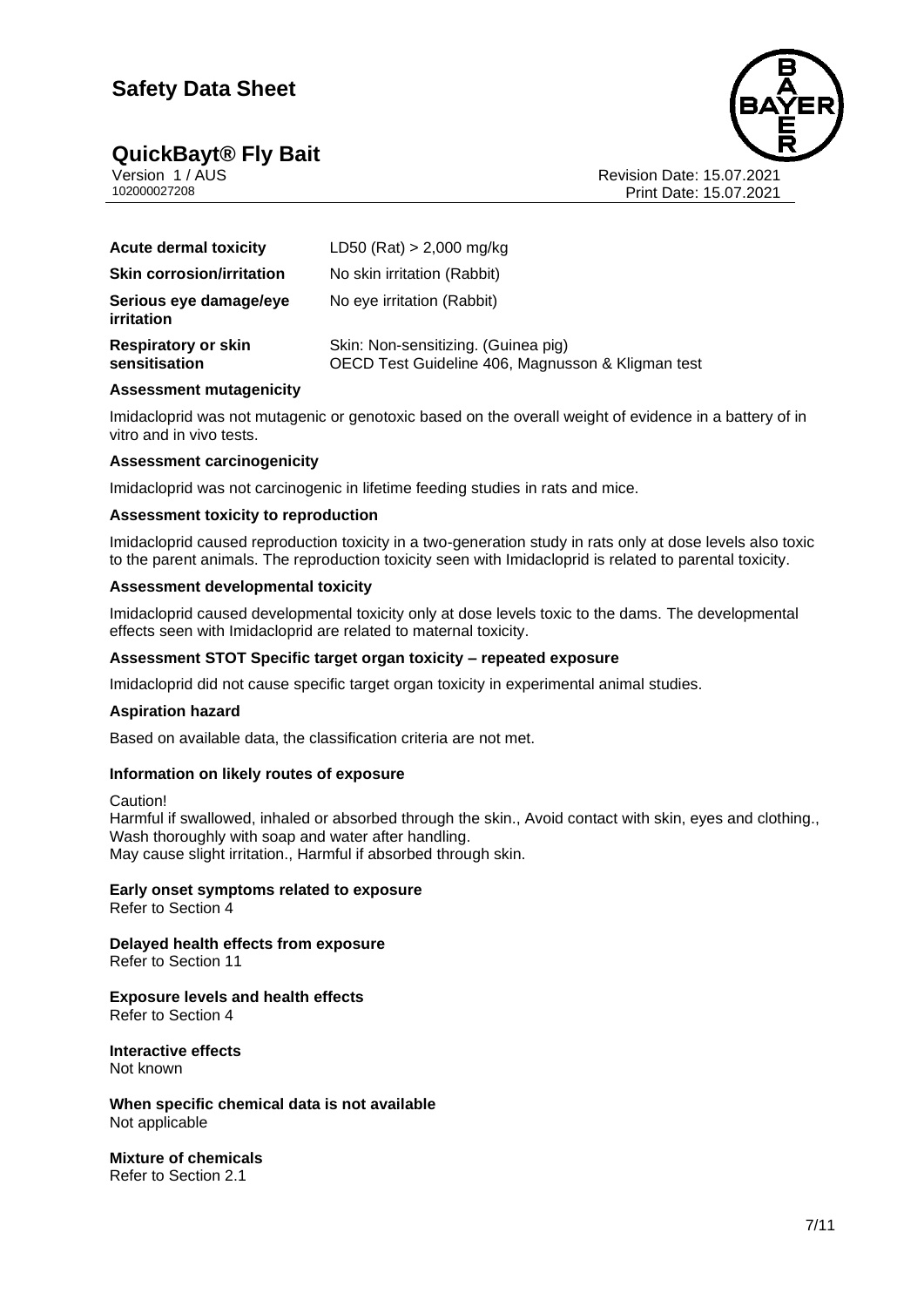**QuickBayt<sup>®</sup> Fly Bait Version 1/AUS** 



Version 1 / AUS Revision Date: 15.07.2021 Print Date: 15.07.2021

#### **SECTION 12. ECOLOGICAL INFORMATION**

| <b>12.1 Toxicity</b>                                |                                                                                                                                                                                                                                                                                                  |  |  |
|-----------------------------------------------------|--------------------------------------------------------------------------------------------------------------------------------------------------------------------------------------------------------------------------------------------------------------------------------------------------|--|--|
| <b>Toxicity to fish</b>                             | LC50 (Oncorhynchus mykiss (rainbow trout)) 211 mg/l<br>Exposure time: 96 h<br>The value mentioned relates to the active ingredient imidacloprid.                                                                                                                                                 |  |  |
| <b>Toxicity to aquatic</b><br>invertebrates         | EC50 (Daphnia magna (Water flea)) 85 mg/l<br>Exposure time: 48 h<br>The value mentioned relates to the active ingredient imidacloprid.<br>EC50 (Chironomus riparius (non-biting midge)) 0.0552 mg/l<br>Exposure time: 24 h<br>The value mentioned relates to the active ingredient imidacloprid. |  |  |
| <b>Chronic toxicity to aquatic</b><br>invertebrates | EC10 (Chironomus riparius (non-biting midge)): 0.87 µg/l<br>Exposure time: 28 d<br>The value mentioned relates to the active ingredient imidacloprid.                                                                                                                                            |  |  |
| <b>Toxicity to aquatic plants</b>                   | IC50 (Desmodesmus subspicatus (green algae)) > 10 mg/l<br>Growth rate; Exposure time: 72 h<br>The value mentioned relates to the active ingredient imidacloprid.                                                                                                                                 |  |  |
| 12.2 Persistence and degradability                  |                                                                                                                                                                                                                                                                                                  |  |  |
| <b>Biodegradability</b>                             | Imidacloprid:<br>Not rapidly biodegradable                                                                                                                                                                                                                                                       |  |  |
| <b>Koc</b>                                          | Imidacloprid: Koc: 225                                                                                                                                                                                                                                                                           |  |  |
| 12.3 Bioaccumulative potential                      |                                                                                                                                                                                                                                                                                                  |  |  |
| <b>Bioaccumulation</b>                              | Imidacloprid:<br>Does not bioaccumulate.                                                                                                                                                                                                                                                         |  |  |
| 12.4 Mobility in soil                               |                                                                                                                                                                                                                                                                                                  |  |  |
| <b>Mobility in soil</b>                             | Imidacloprid: Moderately mobile in soils                                                                                                                                                                                                                                                         |  |  |
| 12.5 Other adverse effects                          |                                                                                                                                                                                                                                                                                                  |  |  |
| <b>Additional ecological</b><br>information         | No other effects to be mentioned.                                                                                                                                                                                                                                                                |  |  |

#### **SECTION 13. DISPOSAL CONSIDERATIONS**

Triple or preferably pressure rinse containers before disposal. Dispose of rinsings in a disposal pit specifically marked and set up for this purpose, clear of waterways, desirable vegetation and tree roots. If recycling, replace cap and return clean containers to recycler or designated collection point. If not recycling, break, crush or puncture and deliver empty packaging for appropriate disposal to an approved waste management facility. If an approved waste management facility is not available bury the empty packaging 500 mm below the surface in a disposal pit specifically marked and set up for this purpose clear of waterways, desirable vegetation and tree roots, in compliance with relevant Local, State or Territory Government Regulations. DO NOT burn empty containers or product.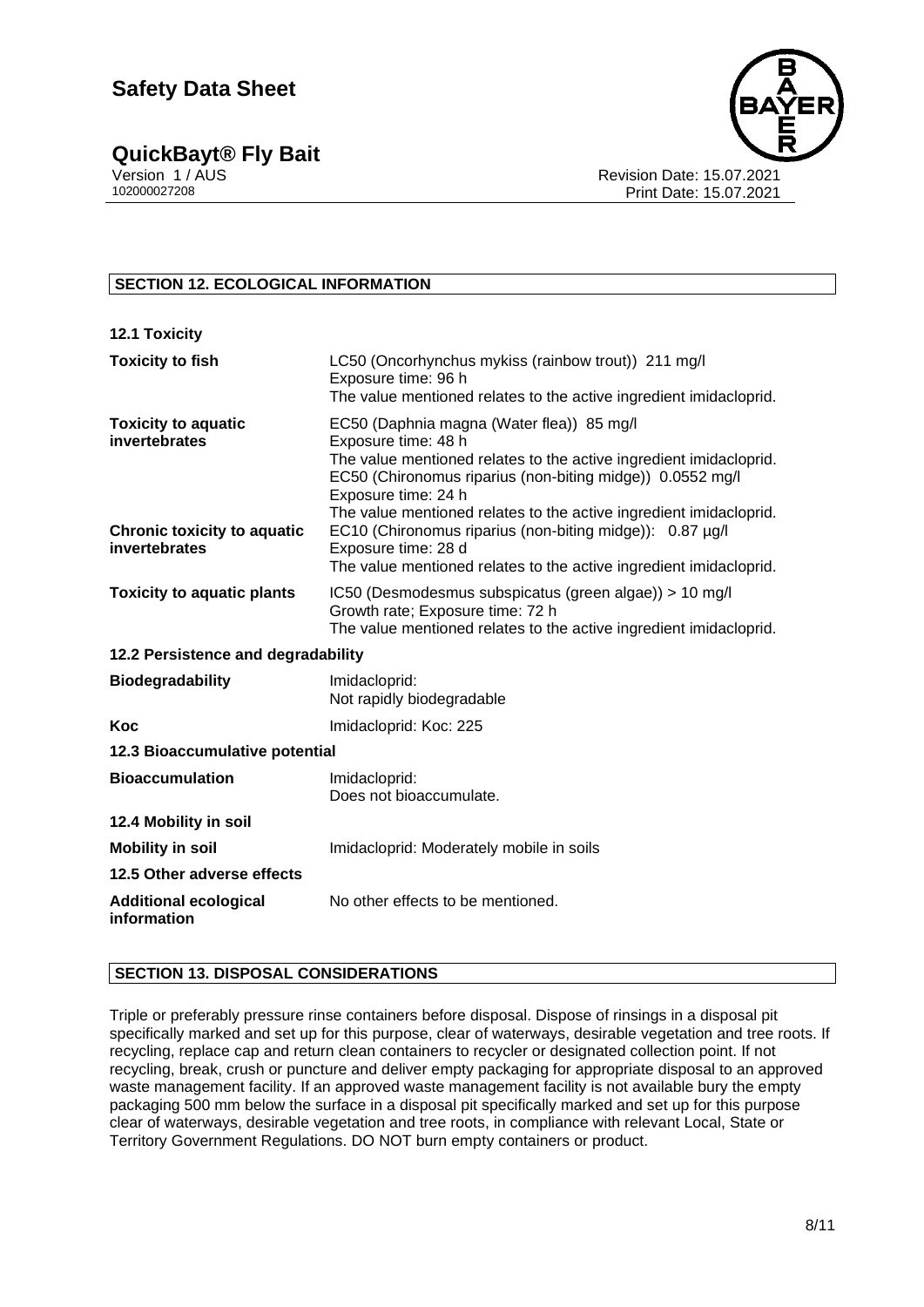**QuickBayt® Fly Bait 9/11**



Version 1 / AUS Revision Date: 15.07.2021 Print Date: 15.07.2021

#### **SECTION 14. TRANSPORT INFORMATION**

**ADG**

| UN number                  | 3077                                        |
|----------------------------|---------------------------------------------|
| Transport hazard class(es) | 9                                           |
| <b>Subsidiary Risk</b>     | None                                        |
| Packaging group            | Ш                                           |
| Description of the goods   | ENVIRONMENTALLY HAZARDOUS SUBSTANCE, SOLID, |
|                            | N.O.S.                                      |
|                            | (IMIDACLOPRID MIXTURE)                      |
| Hazchem Code               | 27                                          |

AU01: Environmentally Hazardous Substances meeting the descriptions of UN 3077 or UN 3082 are not subject to this Code when transported by road or rail in;

a) packagings that do not incorporate a receptacle exceeding 500 kg(L); or

b) IBCs

#### **IMDG**

|             | UN number<br>Transport hazard class(es)<br><b>Subsidiary Risk</b><br>Packaging group<br>Marine pollutant<br>Description of the goods         | 3077<br>9<br>None<br>Ш<br><b>YES</b><br>ENVIRONMENTALLY HAZARDOUS SUBSTANCE, SOLID,<br>N.O.S.<br>(IMIDACLOPRID MIXTURE) |
|-------------|----------------------------------------------------------------------------------------------------------------------------------------------|-------------------------------------------------------------------------------------------------------------------------|
| <b>IATA</b> | UN number<br>Transport hazard class(es)<br><b>Subsidiary Risk</b><br>Packaging group<br>Environm. Hazardous Mark<br>Description of the goods | 3077<br>9<br>None<br>Ш<br><b>YES</b><br>ENVIRONMENTALLY HAZARDOUS SUBSTANCE, SOLID,<br>N.O.S.<br>(IMIDACLOPRID MIXTURE) |

#### **SECTION 15. REGULATORY INFORMATION**

Registered according to the Agricultural and Veterinary Chemicals Code Act 1994

Australian Pesticides and Veterinary Medicines Authority approval number: 57892

#### **SECTION 16. OTHER INFORMATION**

**Trademark information** QuickBayt® is a Registered Trademark of the Bayer Group.

#### **Abbreviations and acronyms**

- ADN European Agreement concerning the International Carriage of Dangerous Goods by Inland Waterways
- ADR European Agreement concerning the International Carriage of Dangerous Goods by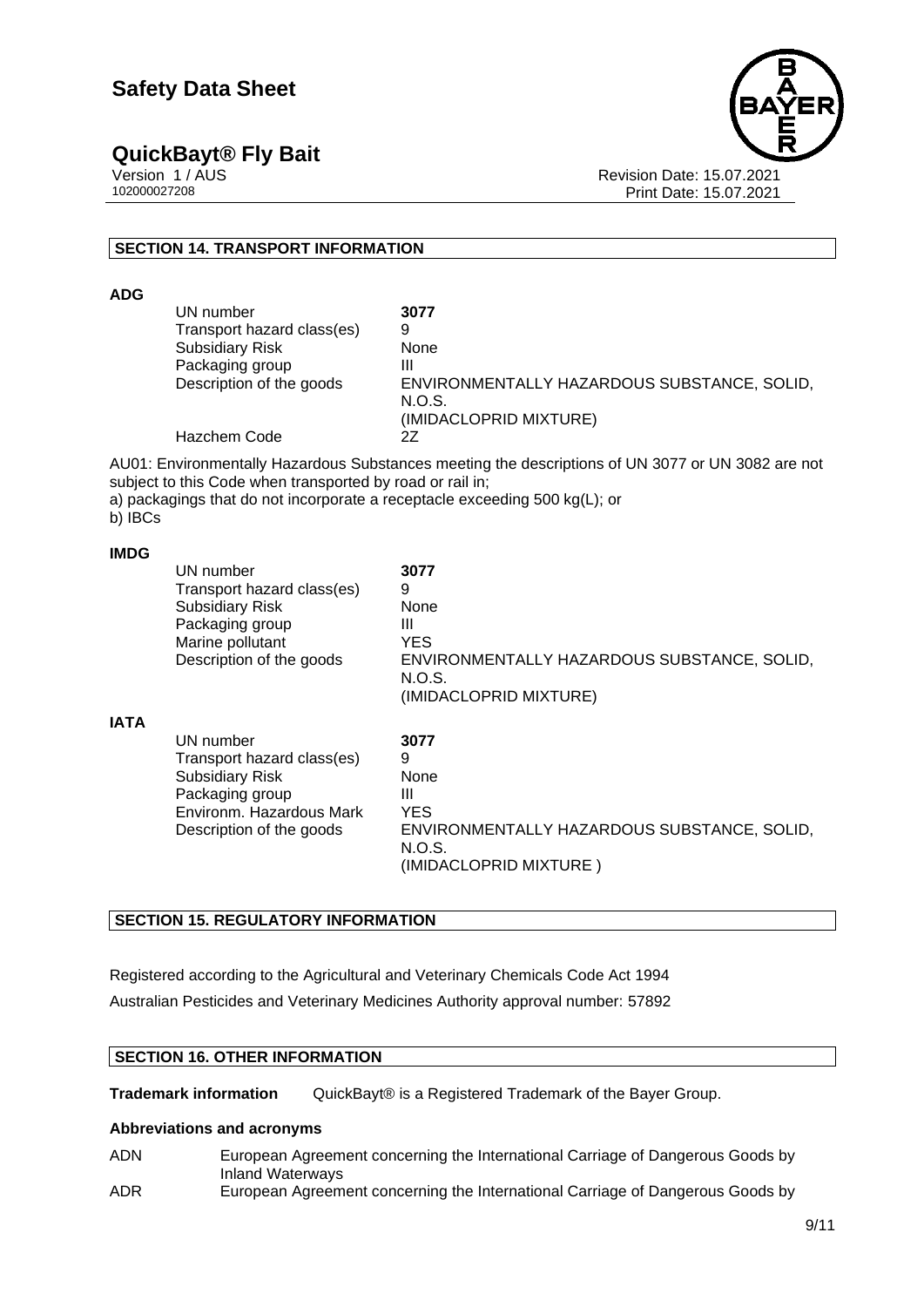## **QuickBayt<sup>®</sup> Fly Bait Version 1/AUS**

Version 1 / AUS<br>102000027208<br>Print Date: 15.07.2021 Print Date: 15.07.2021

|                | Road                                                                                                                                                                     |  |  |
|----------------|--------------------------------------------------------------------------------------------------------------------------------------------------------------------------|--|--|
| <b>ATE</b>     | Acute toxicity estimate                                                                                                                                                  |  |  |
| AU OEL         | Australia. OELs. (Adopted National Exposure Standards for Atmospheric                                                                                                    |  |  |
|                | Contaminants in the Occupational Environment)                                                                                                                            |  |  |
| CAS-Nr.        | <b>Chemical Abstracts Service number</b>                                                                                                                                 |  |  |
| <b>CEILING</b> | Ceiling Limit Value                                                                                                                                                      |  |  |
| Conc.          | Concentration                                                                                                                                                            |  |  |
| EC-No.         | European community number                                                                                                                                                |  |  |
| ECx            | Effective concentration to x %                                                                                                                                           |  |  |
| <b>EINECS</b>  | European inventory of existing commercial substances                                                                                                                     |  |  |
| <b>ELINCS</b>  | European list of notified chemical substances                                                                                                                            |  |  |
| EN             | European Standard                                                                                                                                                        |  |  |
| EU             | European Union                                                                                                                                                           |  |  |
| <b>IATA</b>    | International Air Transport Association                                                                                                                                  |  |  |
| <b>IBC</b>     | International Code for the Construction and Equipment of Ships Carrying Dangerous                                                                                        |  |  |
|                | Chemicals in Bulk (IBC Code)                                                                                                                                             |  |  |
| ICx            | Inhibition concentration to x %                                                                                                                                          |  |  |
| <b>IMDG</b>    | <b>International Maritime Dangerous Goods</b>                                                                                                                            |  |  |
| <b>LCx</b>     | Lethal concentration to x %                                                                                                                                              |  |  |
| <b>LDx</b>     | Lethal dose to $x$ %                                                                                                                                                     |  |  |
| LOEC/LOEL      | Lowest observed effect concentration/level                                                                                                                               |  |  |
| <b>MARPOL</b>  | MARPOL: International Convention for the prevention of marine pollution from ships                                                                                       |  |  |
| N.O.S.         | Not otherwise specified                                                                                                                                                  |  |  |
| NOEC/NOEL      | No observed effect concentration/level                                                                                                                                   |  |  |
| <b>OECD</b>    | Organization for Economic Co-operation and Development                                                                                                                   |  |  |
| OES BCS        | OES BCS: Internal Bayer AG, Crop Science Division "Occupational Exposure<br>Standard"                                                                                    |  |  |
| <b>PEAK</b>    | PEAK: Exposure Standard - Peak means a maximum or peak airborne concentration                                                                                            |  |  |
|                | of a particular substance determined over the shortest analytically practicable period of<br>time which does not exceed 15 minutes.                                      |  |  |
| <b>RID</b>     | Regulations concerning the International Carriage of Dangerous Goods by Rail                                                                                             |  |  |
| <b>SK-SEN</b>  | Skin sensitiser                                                                                                                                                          |  |  |
| SKIN_DES       | SKIN_DES: Skin notation: Absorption through the skin may be a significant source of                                                                                      |  |  |
|                | exposure.                                                                                                                                                                |  |  |
| <b>STEL</b>    | STEL: Exposure standard - short term exposure limit (STEL): A 15 minute TWA                                                                                              |  |  |
|                | exposure which should not be exceeded at any time during a working day even if the                                                                                       |  |  |
|                | eight-hour TWA average is within the TWA exposure standard. Exposures at the STEL                                                                                        |  |  |
|                | should not be longer than 15 minutes and should not be repeated more than four times<br>per day. There should be at least 60 minutes between successive exposures at the |  |  |
|                | STEL.                                                                                                                                                                    |  |  |
| <b>TWA</b>     | TWA: Exposure standard - time-weighted average (TWA): The average airborne                                                                                               |  |  |
|                | concentration of a particular substance when calculated over a normal eight-hour                                                                                         |  |  |
|                | working day, for a five-day working week.                                                                                                                                |  |  |
| TWA            | Time weighted average                                                                                                                                                    |  |  |
| UN             | <b>United Nations</b>                                                                                                                                                    |  |  |
| <b>WHO</b>     | World health organisation                                                                                                                                                |  |  |

This SDS summarises our best knowledge of the health and safety hazard information of the product and how to safely handle and use the product in the workplace. Each user should read this SDS and consider the information in the context of how the product will be handled and used in the workplace including in conjunction with other products.

If clarification or further information is needed to ensure that an appropriate risk assessment can be made, the user should contact this company.

Our responsibility for products sold is subject to our standard terms and conditions, a copy of which is